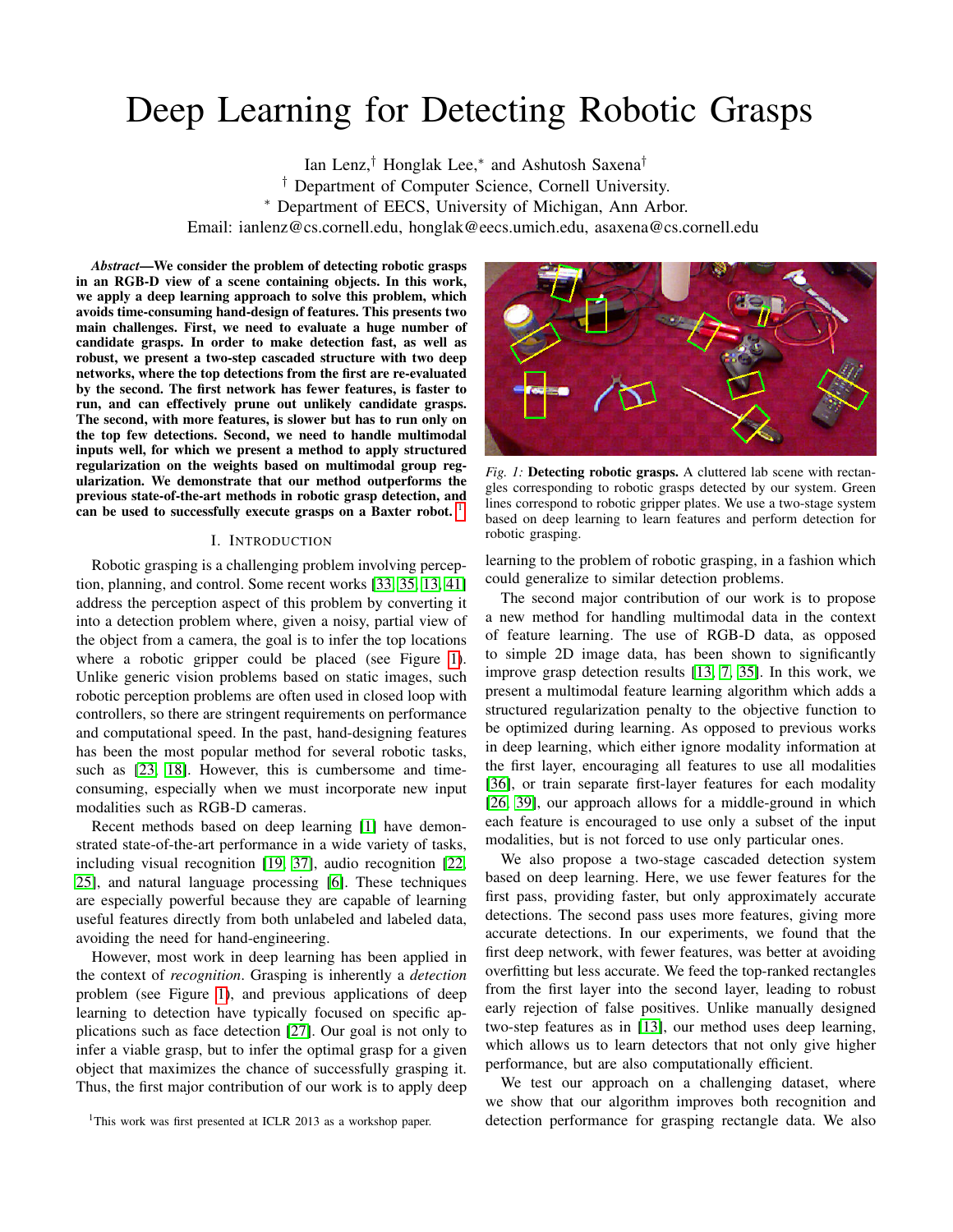show that our two-stage approach is not only able to match the performance of a single-stage system, but, in fact, improves results while significantly reducing the computational time needed for detection.

In summary, the contributions of this paper are:

- We present a deep learning algorithm for detecting robotic grasps. To the best of our knowledge, this is the first work to do so.
- In order to handle multi-modal inputs, we present a new way to apply structured regularization to the weights to these inputs based on multimodal group regularization.
- We present a multi-step cascaded system for detection, significantly reducing its computational cost.
- Our method outperforms the state-of-the-art of grasp detection, as well as previous deep learning algorithms.
- We implement our algorithm on a Baxter robot, and successfully execute several grasps.

The rest of the paper is organized as follows: We discuss related work in Section [II.](#page-1-0) We present our two-step cascaded detection system in Section [III.](#page-1-1) We then describe our feature learning algorithm and structured regularization method in Section [IV.](#page-3-0) We present our experiments in Section [V,](#page-4-0) and show and discuss results in Section [VI.](#page-5-0) We conclude in Section [VII.](#page-7-17)

## II. RELATED WORK

<span id="page-1-0"></span>Deep Learning. A handful of previous works have applied deep learning to detection problems [\[27,](#page-7-12) [21,](#page-7-18) [5\]](#page-7-19). For example, Osadchy et al. [\[27\]](#page-7-12) applied a deep energy-based model to the problem of face detection, and Coates et al. [\[5\]](#page-7-19) used a deep learning approach to detect text in images. Both of these problems differ significantly from robotic grasp detection. In each, an image contains some set of true detections, and the goal is to find *all* of them, while in robotic grasp detection, an image might contain a large number of possible grasps, and the goal is to find the *best* one, requiring a different approach.

Jalali et al. [\[12\]](#page-7-20) used a structured regularization function similar to that which we propose here. However, their work applies it only to *multitask learning* problems (multiple linear regression tasks), while we apply it to more complex nonlinear deep networks in a very different context of *multimodal learning*. The Topographic ICA algorithm [\[11\]](#page-7-21) is a featurelearning approach that applies a structured penalty term to feature activations, but not to the weights themselves.

Coates and Ng [\[4\]](#page-7-22) investigate the problem of selecting receptive fields, i.e., subsets of the input features to be used together in a higher-level feature. In this paper, we apply similar concepts to multi-modal features via structured regularization.

Previous works on multimodal deep learning have focused on learning separate features for modalities with significantly different representations. Ngiam et al. [\[26\]](#page-7-15) worked with audio and video data, while Srivastava and Salakhutdinov [\[39\]](#page-7-16) worked with images and text. Our work proposes an algorithm which would apply both to these cases and to cases such as RGB-D data, where the underlying representation of the modalities is similar. Previous work on RGB-D recognition

(e.g., [\[36\]](#page-7-14)) typically ignores correlated modality information and simply concatenates features from each modality.

Robotic Grasping. Many works focus on determining feasible grasps given full knowledge of 2D or 3D object shape using physics-based techniques such as force- and form-closure [\[29\]](#page-7-23). Some recent works [\[7,](#page-7-13) [9\]](#page-7-24) use full physical simulation given 3D models to determine feasible grasps. Gallegos et al. [\[8\]](#page-7-25) performed optimization of grasps given both a 3D model of the object to be grasped and the desired contact points for the robotic gripper. Our approach requires only a single RGB-D view and thus can be applied to cases where the full 3D model of an object is not known.

Other methods focus on specific cases of robotic grasping. For example, [\[24,](#page-7-26) [3,](#page-7-27) [28\]](#page-7-28) assume that objects to be grasped belong to a particular set of shape primitives or compositions thereof. Our approach is able to learn features and detect feasible grasps regardless of object shape.

Learning based methods have enabled grasp detection to generalize to novel objects [\[33\]](#page-7-0). However, all previous imagebased approaches to grasping novel objects have used handdesigned features. Some works rely exclusively on 2D image features such as edge and texture features [\[34\]](#page-7-29). However, most recent works combine 2D and 3D features, either using similar features for both [\[13,](#page-7-2) [14\]](#page-7-30), or extracting geometric information from 3D data [\[20,](#page-7-31) [30,](#page-7-32) [35\]](#page-7-1).

These works typically consider only one type of gripper, either two-fingered/parallel-plate [\[13,](#page-7-2) [38\]](#page-7-33), three-finger [\[20,](#page-7-31) [30\]](#page-7-32), or jamming [\[14\]](#page-7-30). Some works consider multiple types [\[34,](#page-7-29) [35\]](#page-7-1), but use the same features for all. Here, we will consider parallel plate grippers, but in the future, our approach could be used to learn gripper-specific features for any of these types.

RGB-D Data. Due to the availability of inexpensive depth sensors, RGB-D data has been a significant research focus in recent years for various applications. For example, Jiang et al. [\[15\]](#page-7-34) consider robotic placement of objects, Koppula et al. [\[17\]](#page-7-35) consider human activity detection, and Koppula et al. [\[16\]](#page-7-36) consider object detection in 3D scenes. Most works with RGB-D data use hand-engineered features such as [\[32\]](#page-7-37). The few works that perform feature learning for RGB-D data [\[36,](#page-7-14) [2\]](#page-7-38) largely ignore the multimodal nature of the data, not distinguishing the color and depth channels. Here, we present a structured regularization approach which allows us to learn more robust features for RGB-D and other multimodal data.

## <span id="page-1-1"></span>III. DEEP LEARNING FOR GRASP DETECTION: SYSTEM AND MODEL

In our system for robotic grasping, the robot first obtains an RGB-D image of the scene containing objects to be grasped. A small deep network is used to score potential grasps in this image, and a small candidate set of the top-ranked grasps is provided to a larger deep network, which yields a single best-ranked grasp. The robot then uses the parameters of this detected grasp to plan a path and grasp the object. We will represent potential grasps using oriented rectangles in the image plane, with one pair of parallel edges corresponding to the robotic gripper [\[13\]](#page-7-2).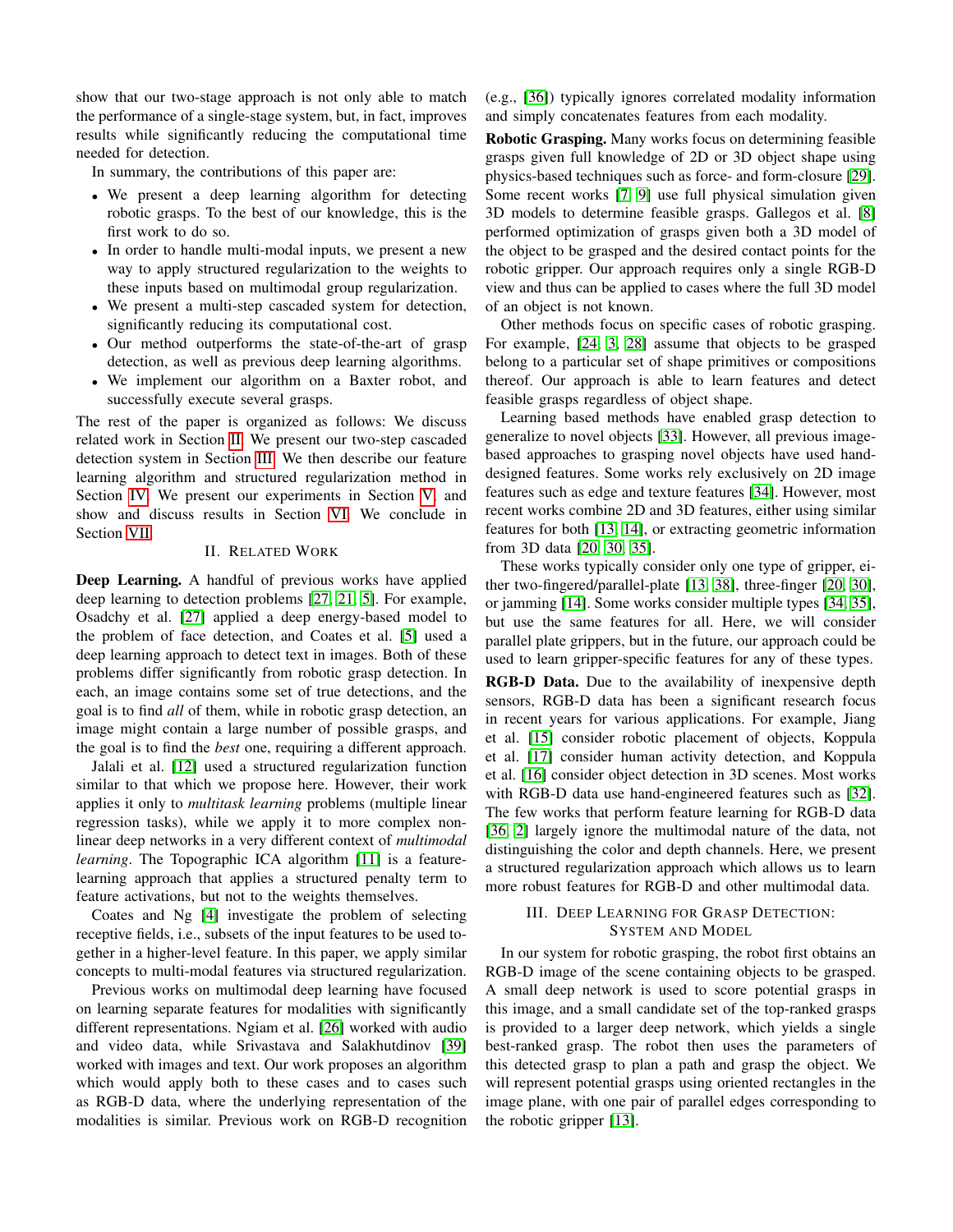

*Fig. 2:* Illustration of our two-stage detection process. Given an image of an object to grasp, a small deep network is used to exhaustively search potential rectangles, producing a small set of top-ranked rectangles. A larger deep network is then used to find the top-ranked rectangle from these candidates, producing a single optimal grasp for the given object.

Using a standard feature learning approach such as sparse auto-encoder [\[10\]](#page-7-39), a deep network can be trained for the problem of grasping rectangle recognition (i.e., does a given rectangle in image space correspond to a valid robotic grasp?). However, in a real-world robotic setting, our system needs to perform *detection* (i.e., given an image containing an object, how should the robot grasp it?). This task is significantly more challenging than simple recognition.

Two-stage Cascaded Detection. In order to perform detection, one naive approach could be to consider each possible oriented rectangle in the image (perhaps discretized to some level), and evaluate each rectangle with a deep network trained for recognition. However, such near-exhaustive search of possible rectangles (based on positions, sizes, and orientations) can be quite expensive in practice for real-time robotic grasping.

Motivated by multi-step cascaded approaches in previous work [\[13,](#page-7-2) [40\]](#page-7-40), we instead take a two-stage approach to detection: First, we use a reduced feature set to determine a set of top candidates. Then, we use a larger, more robust feature set to rank these candidates.

However, these approaches require the design of two separate sets of features. In particular, it can be difficult to manually design a small set of first-stage features which is both quick to compute and robust enough to produce a good set of candidate detections for the second stage. Using deep learning allows us to circumvent the costly manual design of features by simply training networks of two different sizes, using the smaller for the exhaustive first pass, and the larger to re-rank the candidate detection results.

Model. To detect robotic grasps from the rectangle representation, we model the probability of a rectangle  $G^{(t)}$ , with features  $x^{(t)} \in \mathbb{R}^N$  being graspable, using a random variable  $\hat{y}^{(t)} \in \{0, 1\}$  which indicates whether or not we predict  $G^{(t)}$ to be graspable. We use a deep network with two layers of sigmoidal hidden units  $h^{[1]}$  and  $h^{[2]}$ , with  $K_1$  and  $K_2$  units per layer, respectively. A logistic classifier over the secondlayer hidden units' outputs then predicts  $P(\hat{y}^{(t)} | x^{(t)}; \Theta)$ . Each layer  $\ell$  will have a set of weights  $W^{[\ell]}$  mapping from its inputs to its hidden units, so the parameters of our model are  $\Theta = (W^{[1]}, W^{[2]}, W^{[3]})$ . Each hidden unit forms output by a sigmoid  $\sigma(a) = 1/(1 + \exp(-a))$  over its weighted input:

$$
h_j^{[1](t)} = \sigma \left( \sum_{i=1}^N x_i^{(t)} W_{i,j}^{[1]} \right)
$$

$$
h_j^{[2](t)} = \sigma \left( \sum_{i=1}^{K_1} h_i^{[1](t)} W_{i,j}^{[2]} \right)
$$

$$
P(\hat{y}^{(t)} = 1 | x^{(t)}; \Theta) = \sigma \left( \sum_{i=1}^{K_2} h_i^{[2](t)} W_i^{[3]} \right)
$$

## *A. Inference and Learning*

During inference, our goal is to find the single grasping rectangle with the maximum probability of being graspable for some new object. With  $G$  representing a particular grasping rectangle position, orientation, and size, we find this best rectangle as:

$$
G^* = \underset{G}{\text{arg max}} P(\hat{y}^{(t)} = 1 | \phi(G); \Theta)
$$

Here, the function  $\phi$  extracts the appropriate input representation for rectangle G.

During **learning**, our goal is to learn the parameters  $\Theta$  that optimize the recognition accuracy of our system. Here, input data is given as a set of pairs of features  $x^{(t)} \in \mathbb{R}^N$  and ground-truth labels  $y^{(t)} \in \{0, 1\}$  for  $t = 1, ..., M$ . As in most deep learning works, we use a two-phase learning approach.

In the first phase, we will use *unsupervised feature learning* to initialize the hidden-layer weights  $W^{[1]}$  and  $W^{[2]}$ . Pretraining weights this way is critical to avoid overfitting. We will use a variant of the sparse auto-encoder (SAE) algorithm [\[10\]](#page-7-39). We define  $q(h)$  as a sparsity penalty function over hidden unit activations, with  $\lambda$  controlling its weight. If  $f(W)$ is a regularization function, weighted by  $\beta$ , and  $\hat{x}^{(t)}$  is a reconstruction of  $x^{(t)}$ , SAE solves the following to initialize hidden-layer weights:

<span id="page-2-0"></span>
$$
W^* = \underset{W}{\arg \min} \sum_{t=1}^{M} ||\hat{x}^{(t)} - x^{(t)}||_2^2 + \lambda \sum_{j=1}^{K} g(h_j^{(t)}) + \beta f(W)
$$

$$
\hat{x}_i^{(t)} = \sum_{j=1}^{K} h_j^{(t)} W_{i,j} \tag{1}
$$

We first use this algorithm to intialize  $W^{[1]}$  to reconstruct x. We then fix  $W^{[1]}$  and learn  $W^{[2]}$  to reconstruct  $h^{[1]}$ .

During the *supervised* phase of the learning algorithm, we then jointly learn classifier weights  $W^{[3]}$  and fine-tune hidden layer weights  $W^{[1]}$  and  $W^{[2]}$  for recognition. We maximize the log-likelihood of the data along with regularization penalties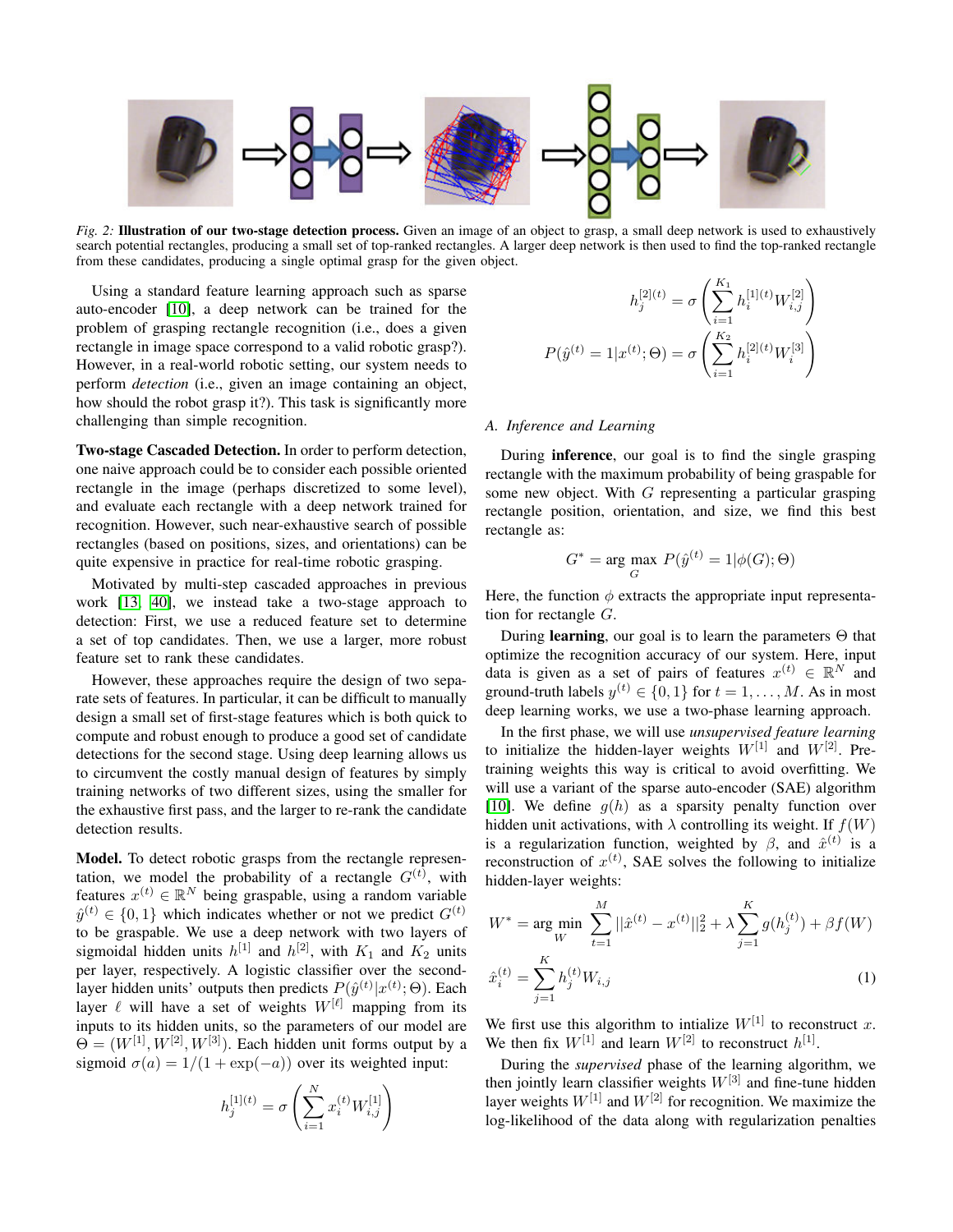<span id="page-3-1"></span>

*Fig. 3:* Three possible models for multimodal deep learning. Left: fully dense model - all visible features are concatenated and modality information is ignored. Middle: modality-specific sparse model - separate first layer features are trained for each modality. Right: group-sparse model - a structured regularization term encourages features to use only a subset of the input modes.

on hidden layer weights:

$$
\Theta^* = \arg \max_{\Theta} \sum_{t=1}^{M} \log P(\hat{y}^{(t)} = y^{(t)} | x^{(t)}; \Theta) -\beta_1 f(W^{[1]}) - \beta_2 f(W^{[2]})
$$
(2)

Two-stage Detection Model. During inference for two-stage detection, we will first use a smaller network to produce a set of the top  $T$  rectangles with the highest probability of being graspable according to network parameters  $\Theta_1$ . We will then use a larger network with a separate set of parameters  $\Theta_2$  to re-rank these  $T$  rectangles and obtain a single best one. The only change to **learning** for the two-stage model is that these two sets of parameters are learned separately, using the same approach.

## IV. STRUCTURED REGULARIZATION FOR FEATURE LEARNING

<span id="page-3-0"></span>In the multimodal setting, we assume that the input data  $x$  is known to come from  $R$  distinct modalities, for example audio and video data, or depth and RGB data. We define the modality matrix S as an RxN binary matrix, where each element  $S_{r,i}$ indicates membership of visible unit  $x_i$  in a particular modality r, such as depth or image intensity.

A naive way of applying feature learning to this data is to simply take  $x$  (as a concatenated vector) as input to the model described above, ignoring information about specific modalities, as seen on the lefthand side of Figure [3.](#page-3-1) This approach may either 1) prematurely learn features which include all modalities, which can lead to overfitting, or 2) fail to learn associations between modalities with very different underlying statistics.

Instead of concatenating multimodal input as a vector, Ngiam et al. [\[26\]](#page-7-15) proposed training a first layer representation for each modality separately, as shown in Figure [3-](#page-3-1)middle. This approach makes the assumption that the ideal low-level features for each modality are purely unimodal, while higherlayer features are purely multimodal. This approach may work better for some problems where the modalities have very different basic representations, such as the video and audio data (as used in [\[26\]](#page-7-15)), so that separate first layer features may give better performance. However, for modalities such as RGB-D data, where the input modes represent different channels of an image, learning low-level correlations can lead to more robust features – our experiments in Section [V](#page-4-0) show that simply concatenating the input modalities significantly outperforms training separate first-layer features for robotic grasp detection from RGB-D data.

<span id="page-3-2"></span>For many problems, it may be difficult to tell which of these approaches will perform better, and time-consuming to tune and comparatively evaluate multiple algorithms. In addition, the ideal feature set for some problems may contain features which use some, but not all, of the input modalities, a case which neither of these approaches are designed to handle.

To solve these problems, we propose a new algorithm for feature learning for multimodal data. Our approach incorporates a structured penalty term into the optimization problem to be solved during learning. This technique allows the model to learn correlated features between multiple input modalities, but regularizes the number of modalities used per feature (hidden unit), discouraging the model from learning weak correlations between modalities. With this regularization term, the algorithm can specify how mode-sparse or mode-dense the features should be, representing a continuum between the two extremes outlined above.

Regularization in Deep Learning. In a typical deep learning model,  $L_1$  regularization (i.e.,  $f(W) = ||W||_1$ ) or  $L_2$  regularization (i.e.,  $f(W) = ||W||_2^2$ ) are commonly used in training (e.g., as specified in Equations [\(1\)](#page-2-0) and [\(2\)](#page-3-2)). These are often called a "weight cost" (or "weight decay"), and are left implicit in many works.

Applying regularization is well known to improve the generalization performance of feature learning algorithms. One might expect that a simple  $L_1$  penalty would eliminate weak correlations in multimodal features, leading to features which use only a subset of the modes each. However, we found that in practice, a value of  $\beta$  large enough to cause this also degraded the quality of features for the remaining modes and lead to decreased task performance.

Multimodal Regularization. For structured multimodal regularization, each modality will be used as a regularization group separately for each hidden unit, applied in a manner similar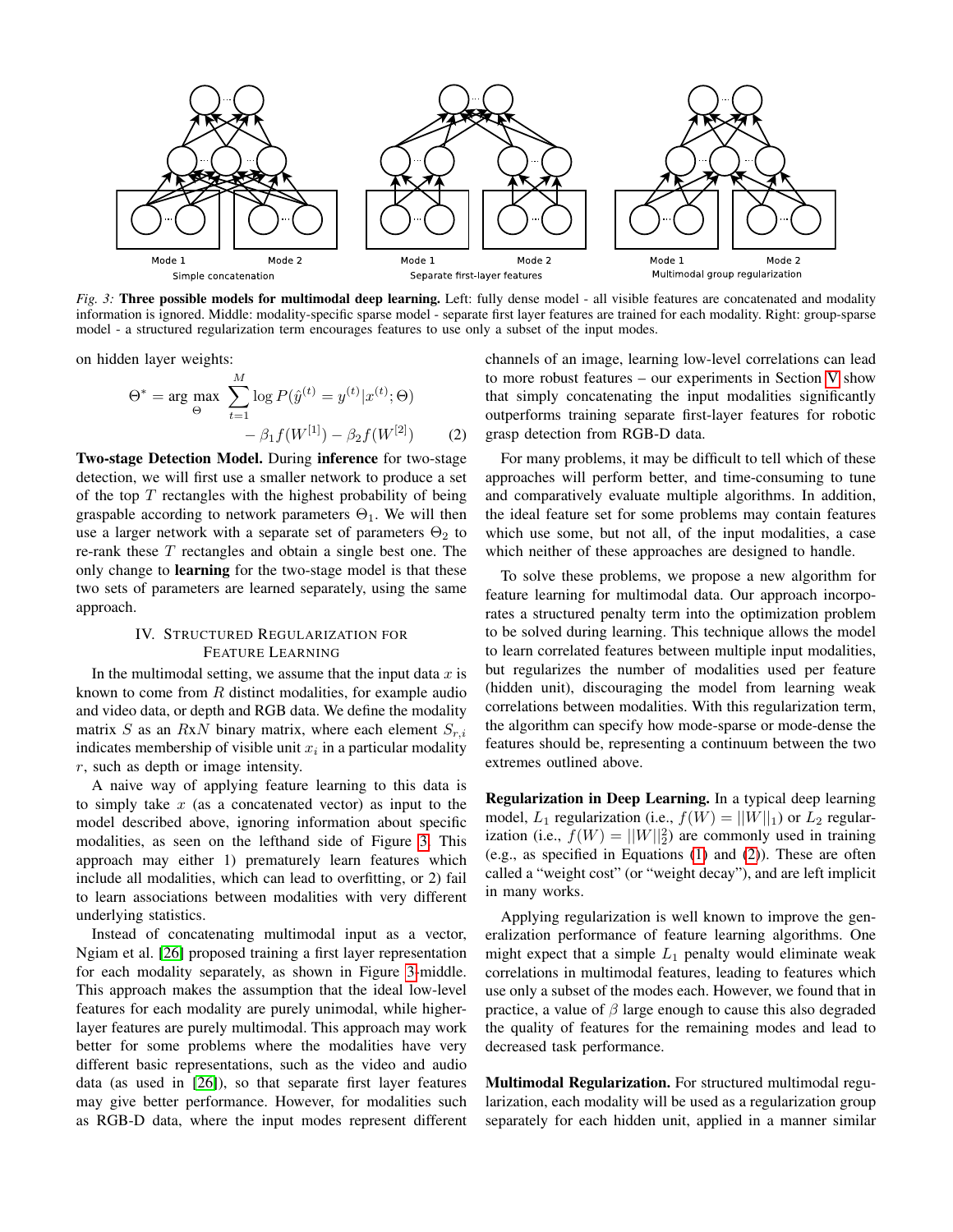<span id="page-4-1"></span>

(a) Features corresponding to positive grasps. (b) Features corresponding to negative grasps.

*Fig. 4:* Features learned from grasping data. Each feature contains seven channels - from left to right, depth, Y, U, and V image channels, and X, Y, and Z surface normal components. Vertical edges correspond to gripper plates. Left: eight features with the strong positive correlations to rectangle graspability. Right: similar, but negative correlations. Group regularization eliminates many modalities from many of these features, making them more robust.

to the group regularization in [\[12\]](#page-7-20):

$$
f(W) = \sum_{j=1}^{K} \sum_{r=1}^{R} \left( \sum_{i=1}^{N} S_{r,i} |W_{i,j}^{p}| \right)^{1/p}
$$
(3)

Using a high value of  $p$  allows us to penalize higher-valued weights from each mode to each feature more strongly than lower-valued ones. At the limit ( $p \to \infty$ ), this group regularization becomes equivalent to the infinity- (or max-) norm:

$$
f(W) = \sum_{j=1}^{K} \sum_{r=1}^{R} \max_{i} S_{r,i} |W_{i,j}|
$$
 (4)

which penalizes only the maximum weight from each mode to each feature. In practice, the infinity-norm is not differentiable and therefore is difficult to apply gradient-based optimization methods; in this paper, we use the log-sum-exponential as a differentiable approximation to the max-norm.

In experiments, this regularization function produces firstlayer weights concentrated in fewer modes per feature. However, we found that at values of  $\beta$  sufficient to induce the desired mode-wise sparsity patterns, penalizing the maximum also had the undesirable side-effect of causing many of the weights for other modes to saturate at their mode's maximum, suggesting that the features were overly constrained. In some cases, constraining the weights in this manner also caused the algorithm to learn duplicate (or redundant) features, in effect scaling up the feature's contribution to reconstruction to compensate for its constrained maximum. This is obviously an undesirable effect, as it reduces the effective size (or diversity) of the learned feature set.

This suggests that the max-norm may be overly constraining. A more desirable regularization function would penalize nonzero weight maxima for each mode for each feature without additional penalty for larger values of these maxima. We can achieve this effect by applying the  $L_0$  norm, which takes a value of 0 for an input of 0, and 1 otherwise, on top of the max-norm from above:

$$
f(W) = \sum_{j=1}^{K} \sum_{r=1}^{R} \mathbb{I}\{(\max_{i} S_{r,i} | W_{i,j}|) > 0\}
$$
 (5)

where  $\mathbb I$  is the indicator function, which takes a value of 1 if its argument is true, 0 otherwise. Again, for a gradientbased method, we used an approximation to the  $L_0$  norm, such as  $\log(1+x^2)$ . This regularization function now encodes a direct penalty on the number of modes used for each



*Fig. 5:* Example objects from the Cornell grasping dataset. [\[13\]](#page-7-2). This dataset contains objects from a large variety of categories.

weight, without further constraining the weights of modes with nonzero maxima.

Figure [4](#page-4-1) shows features learned from the unsupervised stage of our group-regularized deep learning algorithm. We discuss these features, and their implications for robotic grasping, in Section [VI.](#page-5-0)

#### V. EXPERIMENTS

<span id="page-4-0"></span>Dataset. We used the extended version of the Cornell grasping dataset [\[13\]](#page-7-2) for our experiments ([http://pr.](http://pr.cs.cornell.edu/deepgrasping) [cs.cornell.edu/deepgrasping](http://pr.cs.cornell.edu/deepgrasping)). This dataset contains 1035 images of 280 graspable objects, each annotated with several ground-truth positive and negative grasping rectangles. While the vast majority of possible rectangles for most objects will be non-graspable, the dataset contains roughly equal numbers of graspable and non-graspable rectangles. We will show that this is useful for an unsupervised learning algorithm, as it allows learning a good representation for graspable rectangles even from unlabeled data.

We performed five-fold cross-validation, and present results for splits on a per image (i.e., the training set and the validation set do not share the same image) and per object (i.e., the training set and the validation set do not share any images from the same object) basis.

We take seven channels as input: YUV channels in the color space, depths, and the XYZ components of computed surface normals. With an image patch size of 24x24 pixels, we have 4032 (=24\*24\*7) input features. We trained a deep network with 200 hidden units each at the first and second layers using our learning algorithm as described in Sections [III](#page-1-1) and [IV,](#page-3-0)

Preserving Aspect Ratio. It is important to preserve aspect ratio when feeding features into the network. However,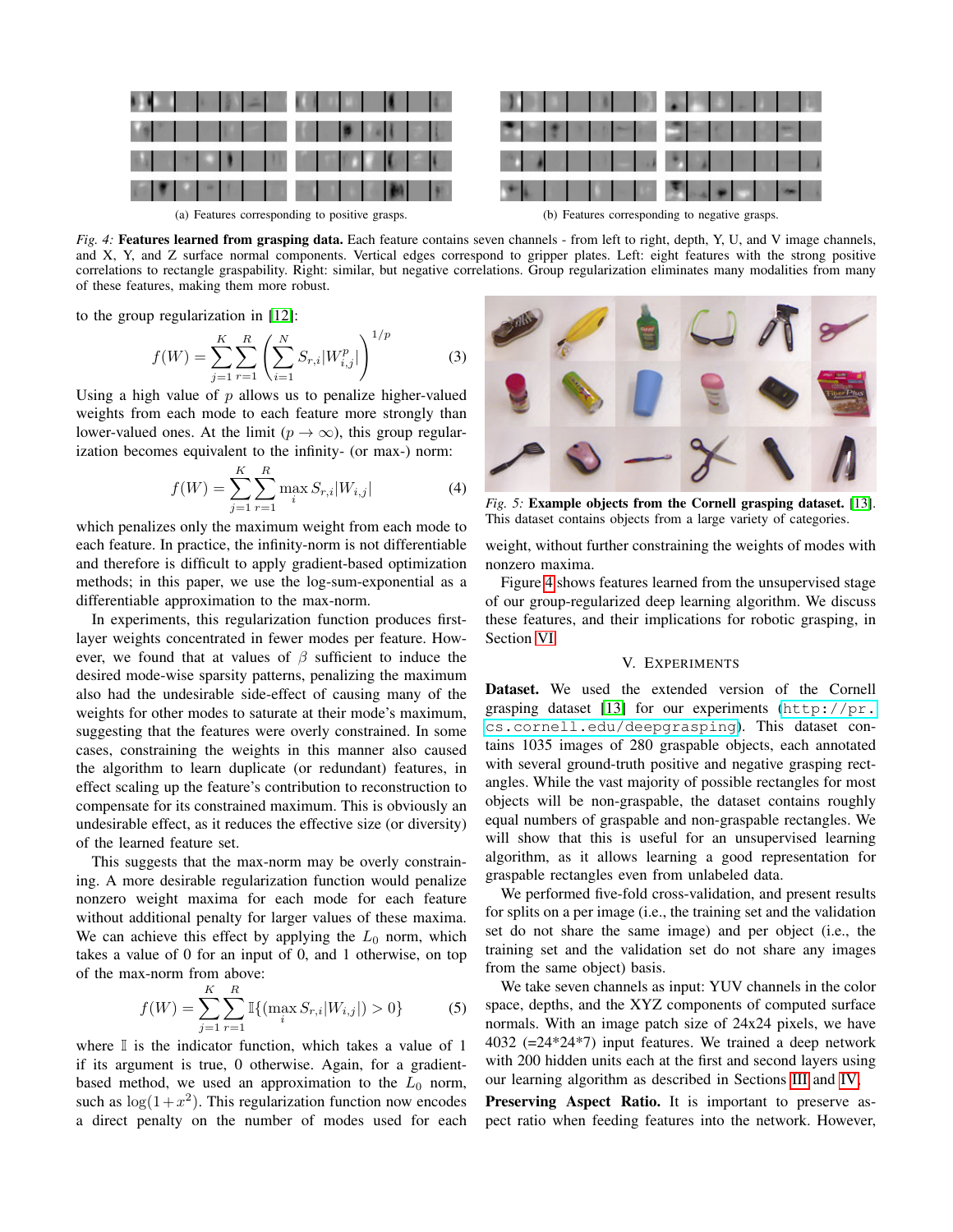<span id="page-5-2"></span>

*Fig. 6:* Learned 3D depth features. 3D meshes for depth channels of the four features with strongest positive (top) and negative(bottom) correlations to rectangle graspability. Here X and Y coordinates corresponds to positions in the deep network's receptive field, and Z coordinates corresponds to weight values to the depth channel for each location. Feature shapes clearly correspond to graspable and nongraspable structures, respectively.

padding with zeros can bias the network towards square rectangles which fill its receptive field and thus give more nonzero inputs. To address this problem, we define a multiplicative scaling factor for the inputs from each modality, based on the fraction of each mode which is masked out:  $\Psi_l^{(t)} = \sum_{i=1}^{N} S_{l,i}/\left(\sum_{i=1}^{N} S_{l,i}\mu_i^{(t)}\right)$ , where  $\mu_i^{(t)}$  is 1 if  $x_i^{(t)}$  is masked in, 0 otherwise.<sup>[2](#page-5-1)</sup> In practice, we found it necessary to limit the scaling factor to a maximum of some value  $c$ , as  $\Psi'_{l}^{(t)} = \min(\Psi_{l}^{(t)}, c).$ 

Baselines. We compare our recognition results in the Cornell grasping dataset with the features from [\[13\]](#page-7-2), as well as the combination of these features and Fast Point Feature Histogram (FPFH) features [\[31\]](#page-7-41). We used a linear SVM for classification, which gave the best results among all kernels.

We also compare our algorithm to other deep learning approaches. We compare to a network trained only with standard L1 regularization, and a network trained in a manner similar to [\[26\]](#page-7-15), where three separate sets of first layer features are learned for the depth channel, the combination of the Y, U, and V channels, and the combination of the X, Y, and Z surface normal components.

Metrics for Detection. For detection, we compare the topranked rectangle for each method with the set of groundtruth rectangles for each image. We present results using two metrics, the "point" and "rectangle" metric.

For the point metric, similar to [\[34\]](#page-7-29), we compute the center point of the predicted rectangle, and consider the grasp a success if it is within some distance from at least one groundtruth rectangle center. We note that this metric ignores grasp orientation, and therefore might overestimate the performance of an algorithm for robotic applications.

For the rectangle metric, similar to  $[13]$ , let G be the top-ranked grasping rectangle predicted by the algorithm, and  $G^*$  be a ground-truth rectangle. Any rectangles with an orientation error of more than  $30^{\circ}$  from  $G$  are rejected. From the remaining set, we use the common bounding box evaluation metric of intersection divided by union - i.e.  $Area(G \cap G^*)/Area(G \cup G^*)$ . Since a ground-truth rectangle can define a large space of graspable rectangles (e.g., covering the entire length of a pen), we consider a prediction to be correct if it scores at least 25% by this metric.

## VI. RESULTS AND DISCUSSION

### <span id="page-5-0"></span>*A. Deep Learning for Robotic Grasp Detection*

Figure [4](#page-4-1) shows the features learned by the unsupervised phase of our algorithm which have a high correlation to positive and negative grasping cases. Many of these features show non-zero weights to the depth channel, due to the correlation of depths to graspability. Figure [6](#page-5-2) shows 3D meshes for the depth channels of the four features with the strongest positive and negative correlations to valid grasps. Even *without any supervised information*, our algorithm was able to learn several features which correlate strongly to graspable cases and non-graspable cases. The first two positive-correlated features represent handles, or other cases with a raised region in the center, while the second two represent circular rims or handles. The negatively-correlated features represent obviously nongraspable cases, such as ridges perpendicular to the gripper plane and "valleys" between the gripper plates. From these features, we can see that even during unsupervised feature learning, our approach is able to learn a task-specific representation.

From Table [I,](#page-6-0) we see that the recognition performance is significantly improved with deep learning methods, improving 9% over the features from [\[13\]](#page-7-2) and 4.1% over those features combined with FPFH features. Both  $L_1$  and group regularization performed similarly for recognition, but training separate first layer features decreased performance slightly.

Table [II](#page-6-1) shows that, once mask-based scaling has been applied, all deep learning approaches except for training separate first-layer features outperform the hand-engineered features from [\[13\]](#page-7-2) by up to 13% for the point metric and 17% for the rectangle metric, while also avoiding the need to design task-specific features.

Adaptability. One important advantage of our detection system is that we can flexibly specify the constraints of the gripper in our detection system. Different robots have different grippers—PR2 has a wide gripper, while the Adept Viper

<span id="page-5-1"></span> $2$ Implementation detail: Since we use the squared reconstruction error, we found that simply scaling the input caused the learning algorithm to put too much significance to cases where more data is masked out. As a heuristic to address this issue, when pretraining with SAE, we scaled the input to the network and the reconstruction penalty for each input coordinate, but not the target value for reconstruction.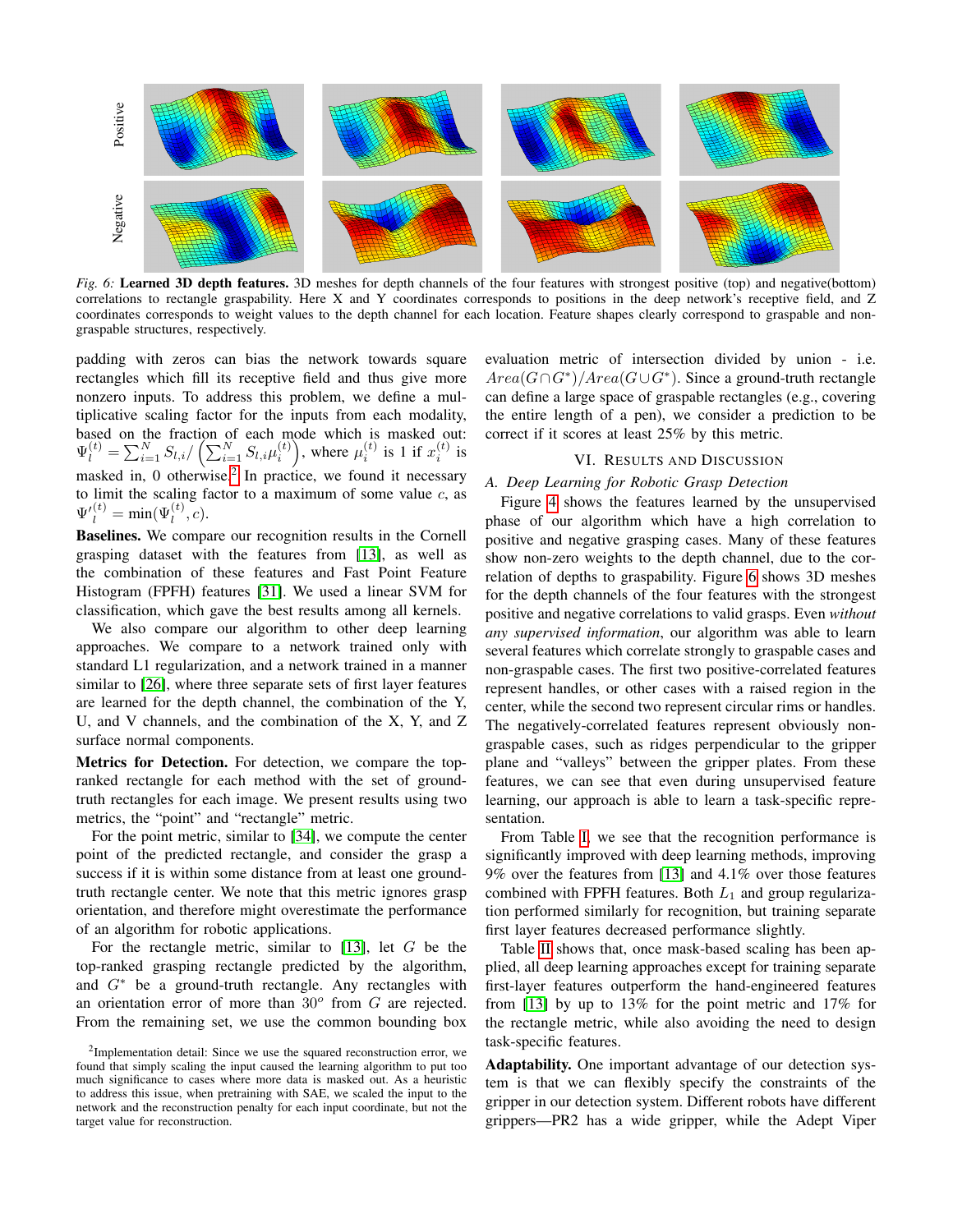<span id="page-6-0"></span>*TABLE I:* Recognition results for Cornell grasping dataset.

| Algorithm                         | Accuracy $(\% )$ |
|-----------------------------------|------------------|
| Jiang et al. [13]                 | 84.7             |
| Jiang et al. $[13]$ + FPFH        | 89.6             |
| Sparse AE, separate layer-1 feat. | 92.8             |
| Sparse AE                         | 93.7             |
| Sparse AE, group reg.             | 93.7             |

<span id="page-6-1"></span>*TABLE II:* Detection results for point and rectangle metrics, for various learning algorithms, including our deep learning approach.

| Algorithm                             | Image-wise split |      | Object-wise split |      |
|---------------------------------------|------------------|------|-------------------|------|
|                                       | Point            | Rect | Point             | Rect |
| Jiang et al. [13]                     | 75.3             | 60.5 | 74.9              | 58.3 |
| SAE, no mask-based scaling            | 62.1             | 39.9 | 56.2              | 35.4 |
| SAE, separate layer-1 feat.           | 70.3             | 43.3 | 70.7              | 40.0 |
| SAE, $L_1$ reg.                       | 87.2             | 72.9 | 88.7              | 71.4 |
| SAE, struct. reg., $1^{st}$ pass only | 86.4             | 70.6 | 85.2              | 64.9 |
| SAE, struct. reg., $2^{nd}$ pass only | 87.5             | 73.8 | 87.6              | 73.2 |
| SAE, struct. reg. two-stage           | 88.4             | 73.9 | 88.1              | 75.6 |

arm has a smaller one. We can constrain the detectors to handle this. Figure [7](#page-6-2) shows detection scores for systems constrained based on the PR2 and Adept grippers. For grippers with different properties, such as multi-fingered or jamming grippers, our algorithm would be able to learn new features for detection given only data labeled for the desired gripper.

## *B. Multimodal Group Regularization.*

Our group regularization term improves detection accuracy over simple  $L_1$  regularization. The improvement is more significant for the object-wise split than for the image-wise split because the group regularization helps the network to avoid overfitting, which will tend to occur more when the learning algorithm is evaluated on unseen objects.

Figure [8](#page-6-3) shows typical cases where a network trained using our group regularization finds a valid grasp, but a network trained with  $L_1$  regularization does not. In these cases, the grasp chosen by the  $L_1$ -regularized network appears valid for some modalities – the depth channel for the sunglasses and nail polish bottle, and the RGB channels for the scissors. However, when all modalities are considered, the grasp is clearly invalid. The group-regularized network does a better job of combining information from all modalities and is more robust to noise and missing data in the depth channel, as seen in these cases.

## *C. Two-stage Detection System.*

We tested our two-stage system by training a network with 50 hidden units at the first and second layers. Learning and detection were performed in the same manner as with the full-size network, except that the top 100 rectangles for each image were recorded, then re-ranked using the full-size network to yield a single best-scoring rectangle. The number of rectangles the full-size network needed to evaluate was reduced by roughly a factor of 1000.

Using our two-stage approach increased detection performance up to 2% as compared to a single pass with the largesize network, even though using the small network alone significantly underperforms the larger network. In most cases, the top 100 rectangles from the first pass contained the topranked rectangle from an exhaustive search using the secondstage network, and thus results were unaffected.

<span id="page-6-2"></span>

*Fig. 7:* Visualization of grasping scores for different grippers. Red indicates maximum score for a grasp with left gripper plate centered at each point, blue is similar for the right plate. Best-scoring rectangle shown in green/yellow.

<span id="page-6-3"></span>

*Fig. 8:* Improvements from group regularization. Cases where our group regularization approach produces a viable grasp (shown in green and yellow), while a network trained only with simple  $L_1$ regularization does not (shown in blue and red). Top: RGB image, bottom: depth channel. Green and blue edges correspond to gripper.

Figure [9](#page-6-4) shows some cases where the first-stage network pruned away rectangles corresponding to weak grasps which might otherwise be chosen by the second-stage network. In these cases, the grasp chosen by the single-stage system might be feasible for a robotic gripper, but the rectangle chosen by the two-stage system represents a grasp which would clearly be successful.

The two-stage system also significantly increases the computational efficiency of our detection system. Average inference time for a MATLAB implementation of the deep network was reduced from 24.6s/image for an exhaustive search using the larger network to 13.5s/image using the two-stage system.

Robotic Experiments on Baxter. We mounted a Kinect sensor on our Baxter robot ("Yogi"). Using our algorithm, Yogi was able to grasp a wide variety of objects (see Fig. 10), including

<span id="page-6-4"></span>

*Fig. 9:* Improvements from two-stage system. Example cases where the two-stage system produces a viable grasp (shown in green and yellow), while the single-stage system does not (shown in blue and red). Top: RGB image, bottom: depth channel. Green and blue edges correspond to gripper.